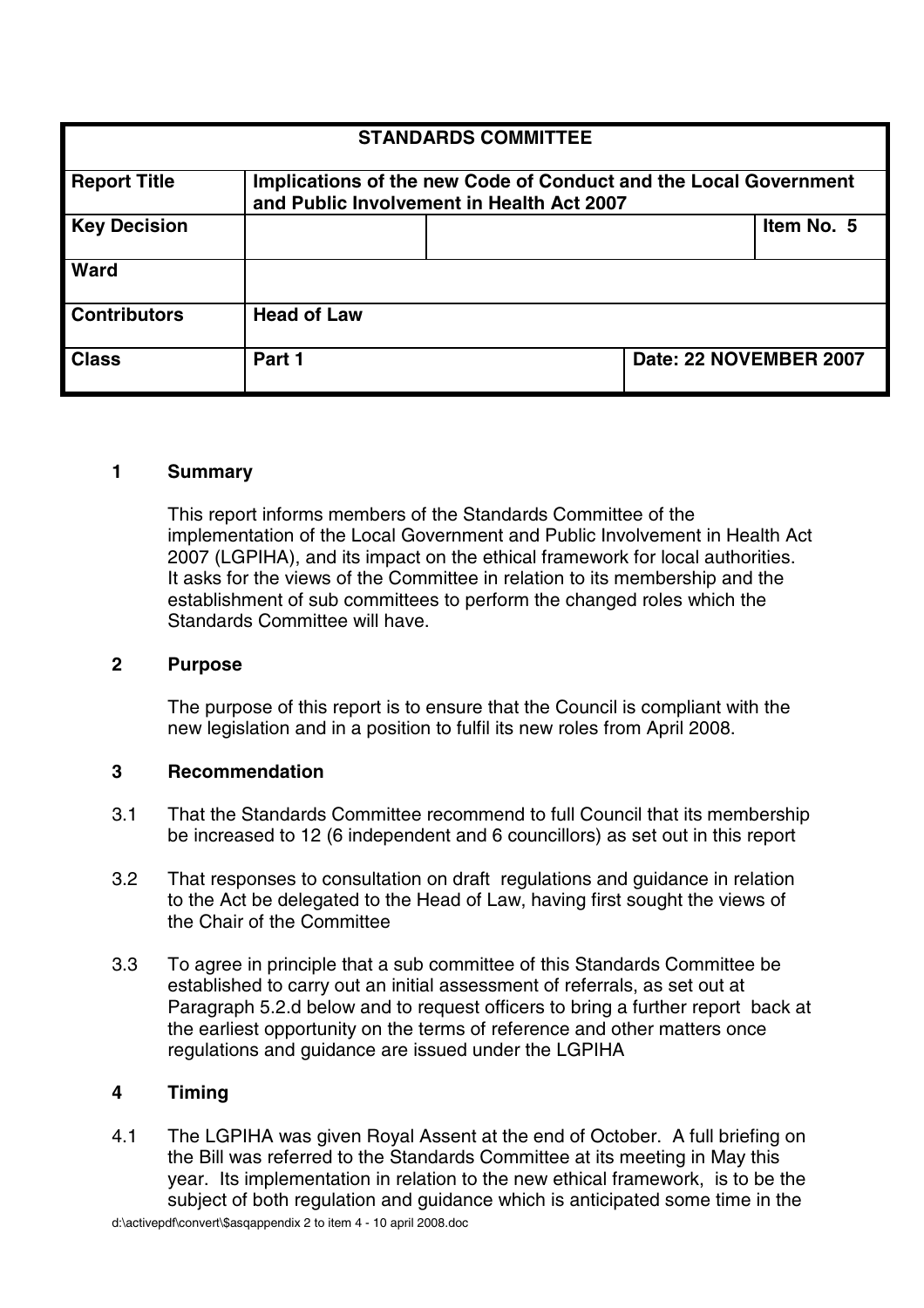New Year. We anticipate that the effective date for the new provisions will be  $1<sup>st</sup>$  April 2008

# 5 **The main provisions of the LGPIHA affecting the conduct of members**

These are as follows:\_

- 5.1 Scope of Code
- (a) Applicability

The Act reverses the problem arising out of the Livingstone decision by indicating that the Code of Conduct, General Principles and Model Code of Conduct do not only apply to a member's official capacity. Instead the Act amends the LGA 2000 to give a statutory basis to certain provisions contained in the new model code which was adopted by the Council in July. The new model Code contains provisions that it will apply when a member acts other than in an official capacity if they are convicted of an offence in relation to any of the following:-

- Intimidation of a complainant, witness or administrator in relation to an investigation under the Code
- Bringing their office or the Council into disrepute
- Using the position of member improperly to secure advantage or disadvantage for him/herself or others

This provision could not be enforced without the change to the primary legislation made by the LGPIHA

(b) A new undertaking to observe the Code

The Act requires that within a prescribed period to be set out by Order of the Secretary of State, members must sign a new undertaking to observe the Code of Conduct omitting the reference to compliance "in performing his/her functions". The prescribed period is yet to be fixed

## 5.2 Dealing with complaints

## (a) Referrals go to the Standards Committee

Whereas in the past all allegations in writing of alleged breach of the Code of Conduct had to be made to the Standards Board in the first instance, from April 2008, complainants may refer written allegations of breach to the local Standards Committee.

## (a) A first assessment

Once an allegation is received, the Standards Committee will be bound by law to decide whether:-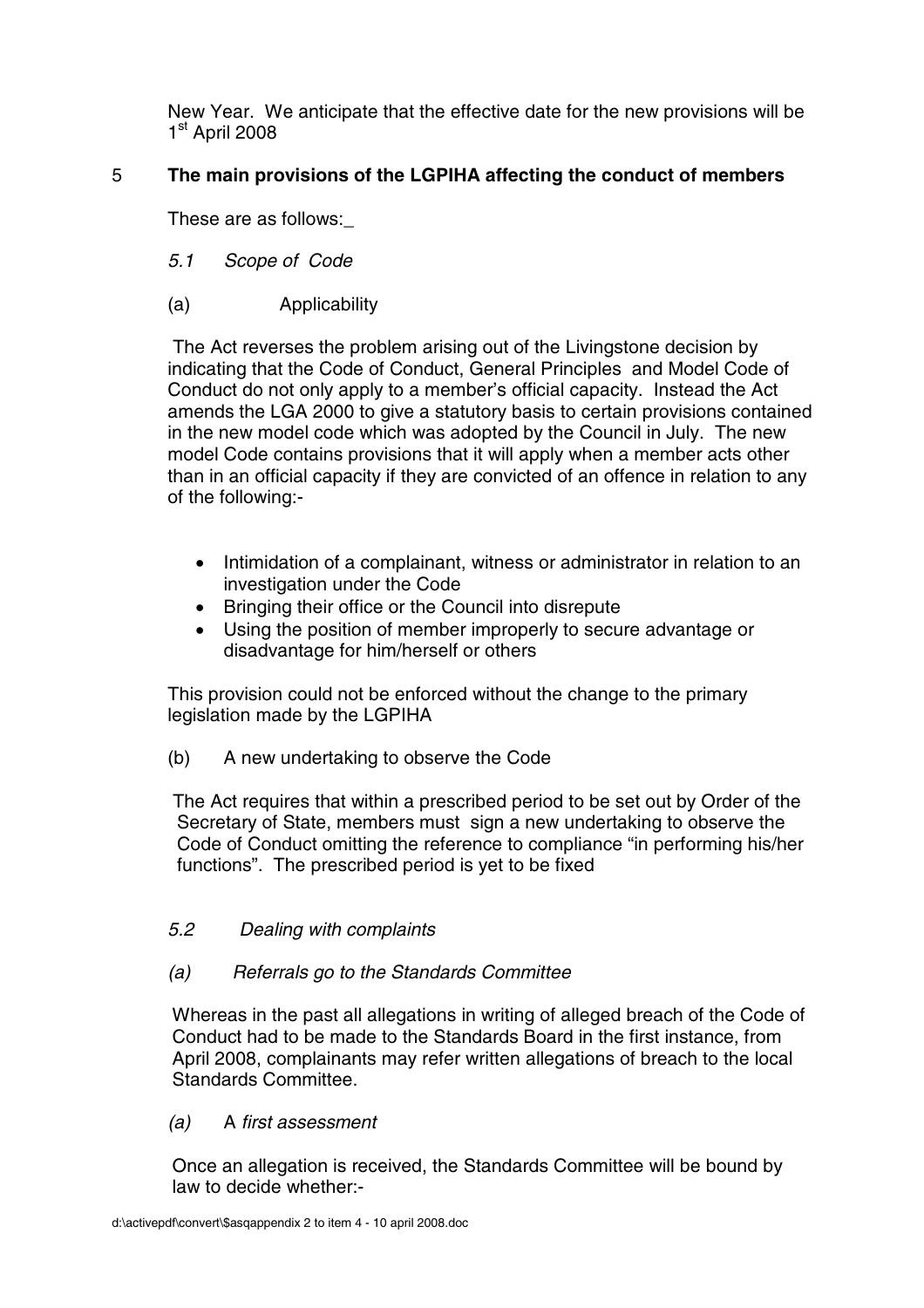- To refer the matter to the Monitoring Officer for investigation
- Refer the matter to the Standards Board for investigation
- That no further action is to be taken

# (c) Duty to notify and review

The Act contains certain duties to inform the member concerned of the allegation and decisions made. If no further action is to be taken, the Standards Committee must take reasonable steps to inform the complainant with reasons. The complainant may within 30 days ask the Standards Committee to review its decision. There may be only one such review, and it must be completed within 3 months.

# (d) A referrals sub committee

 $(i)$  In practice it is likely to be an officer who first receives an allegation, conducts an initial evaluation and makes a report to the Standards Committee at the first assessment stage. The focus of the first assessment by Standards Committee members will be limited to establishing whether, if true, the allegation would amount to a matter regulated by the Code, ought to be investigated at all, and if so whether that should be internally by the Monitoring Officer or by the independent Standards Board.

(ii) However, if this exercise were conducted by the whole Committee there would be a conflict of interest for all of the members of the Committee if the complainant were to appeal against a decision not to act. So that there can be a workable mechanism to conduct these reviews, it is proposed that there should be a small subcommittee which would deal only with referrals.

(iii) The number of members on the Standards Committee currently is 9 , 5 independent and 4 councillors. By law the Chair of the Committee is to be an independent member.

(iv) If a Referrals Subcommittee is set up, the Council will need to be satisfied that it has sufficient members on the Standards Committee from whom to draw the sub committee and leave other members of the Committee available for appeal if it materialises. It is suggested that the Standards Committee membership should be increased to 12 - 6 independent and 6 councillors. This would allow the sub committee to have a large enough membership to have a degree of flexibility in attendance and allow headroom for inability to attend and conflicts of interest .

(v) Officers believe that it would be precipitate to establish any sub committee now without sight of the anticipated regulations and guidance but that it would be sensible to increase the size of the committee in readiness to do so. The process for appointing independent members is determined by law. It requires public advert and referral to full Council for a decision. It is not a speedy process. If Council agrees to the new composition of the Committee, work could begin to do this as soon as possible.